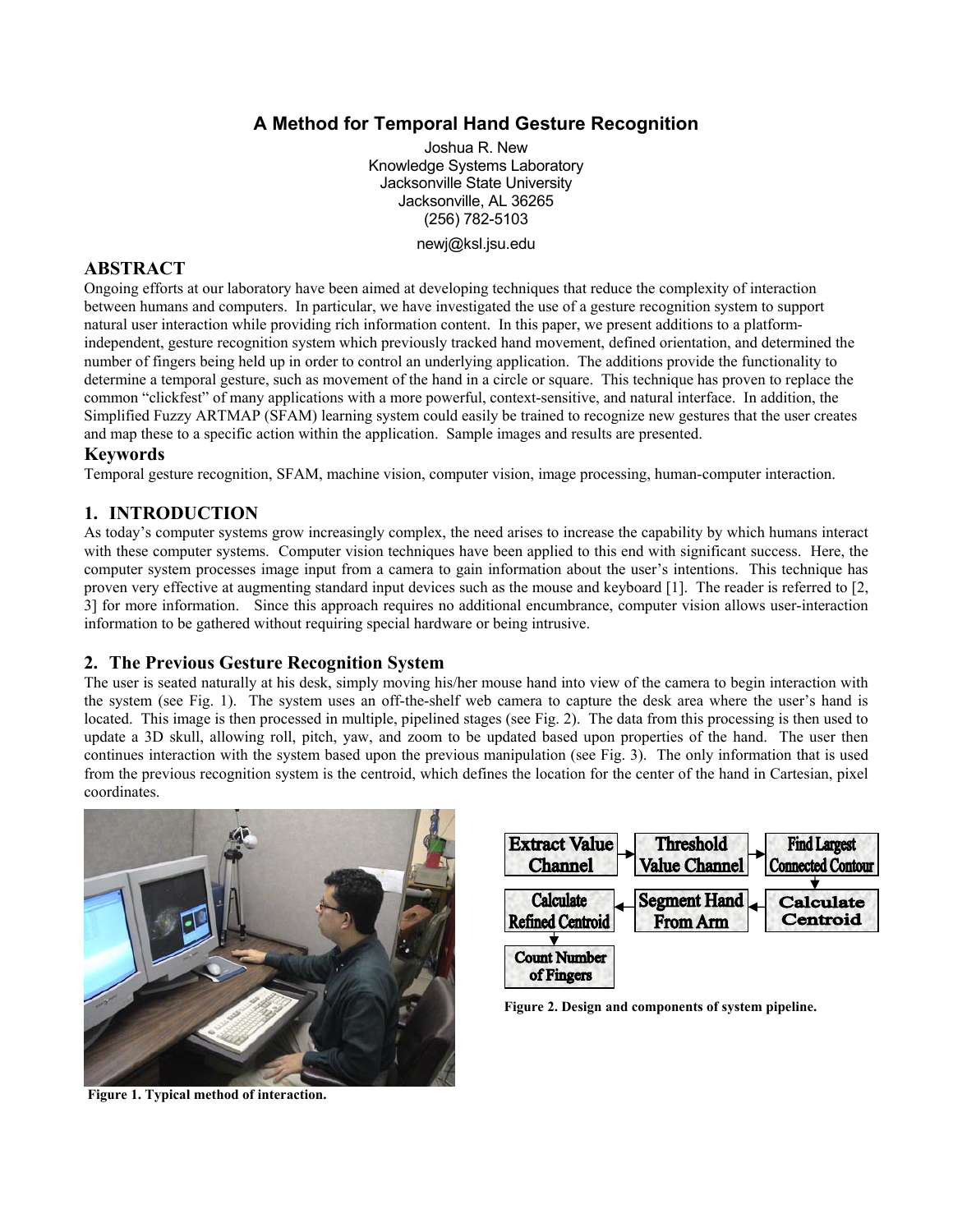

**Figure 3. System Diagram** 

## **3. TEMPORAL RECOGNITION**

The gesture recognition system was developed using the Microsoft Visual C++ compiler with the Image Processing Libraries (IPL) and Open Computer Vision library (OpenCV) from Intel. These libraries contain special image-processing functions optimized for the Pentium architecture to ensure efficient computational performance.

 The system developed to date comes with recognition capabilities of circle, square, up/down, and left/right, but can be easily trained to recognize a diverse set of gestures. This is done by each of the successive stages for temporal gesture recognition:

- 1) Collect 12 centroids
- 2) Start at Top-left
- 3) Compute centroid differences
- 4) Normalize using perimeter
- 5) Format for SFAM
- 6) Write training file
- 7) Classify with SFAM

#### **3.1 Collect 12 Centroids**

The gesture recognition system previously developed is capable of tracking hand movement, also known as the centroid or Center of Mass (CoM). In order to perform temporal recognition of gestures, it was found that the average gesture takes approximately 3 seconds. The current gesture recognition system works at 22 frames per second, but also uses an interface for manipulating a 3D object, which works at approximately 4 frames per second. Thus, the centroid was tracked for 12 frames (3 seconds at 4 frames per second). Since continuous and immediate/interactive feedback was desired, these 12 frames are captured continuously and classified. However, in a practical system application, this would have to be changed by utilizing a "start gesture" gesture or be smart enough to recognize when someone is not gesturing.

 These twelve centroids provide a "connect-the-dots" picture of what the hand has done for the past three seconds. This information is stored in a 24-value array as  $(x_1, y_1, ..., x_n, y_n)$  and then passed to the next stage. In addition, the system is designed to be expandable so that if a higher frame-rate is capable, the user need only change one variable from 12 to the desired number of frames to be used for recognition and all relevant system changes are made. The only limitation is that additional training sets must be provided for the new setup, either by recording gestures or writing a sub-sampling or upsampling routine.

### **3.2 Start at Top-Left**

Due to the decision that the system will attempt to classify gestures every 12 frames, there was a complication that arose with robust classification. An example demonstrates this best. Let's say that a user is performing the gesture we all know to be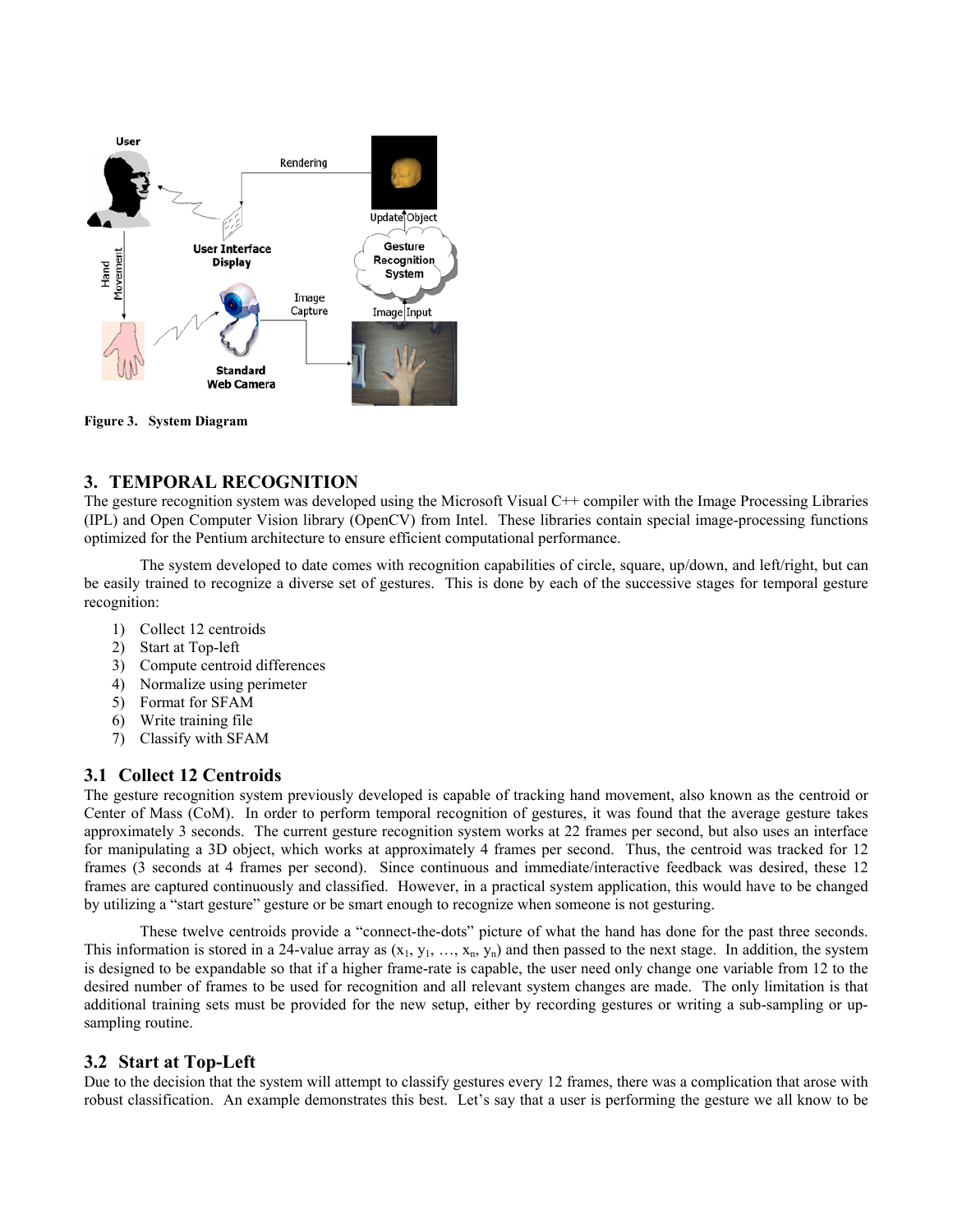"square". The complication arises in that if the user isn't in-sync with the recognition phase, they could be starting at any corner of the square or any point along the square. Needless to say, the gesture for a square starting at the top left is quite different (opposite in fact) from starting at the bottom right. Due to this concern, the decision was made to start at the topleftmost point and then continue from there. This would allow rotational sensitivity (clockwise square vs. anti-clockwise square) while being independent of the starting point.

The top-left coordinate is found by finding the minimum of  $(x_i, y_i)$  and the index "j" is stored. All contents of the centroid array are then cyclically shifted so that the values previously stored in the j<sup>th</sup> index are now in the first.

### **3.3 Compute Centroid Differences**

Since human gesturing is, by nature, imprecise when it comes to repeatability, it is important that a gesture recognition system be robust to gestural fluctuations. This is done by taking the difference between each set of coordinates.

 The last value in the array will store the difference between the first and last x and y values. For example, let's say our array of coordinate pairs looks like  $(x_1=1, y_1=2, x_2=1, y_2=4, x_3=4, y_3=4, x_4=4, y_4=2, x_4=1, y_4=2)$  stated more simply as  $(1,2, 1,4, 4,4, 4,2, 1,2)$ . The difference would be  $(0,2, 3,0, 0,2, -3,0, 0,0)$  where the first 0,2 comes from  $(x_2-x_1,y_2-y_1)$  =  $(1-1,2-2)$ . The last entry in the array becomes the first minus the last. Here,  $+x$  corresponds to move right,  $-x$  to move left, +y to move down, -y to move up.

#### **3.4 Normalize Using Perimeter**

As stated previously, it's important to demonstrate robust recognition of "similar" gestures. While the difference introduced previously quantifies the direction of movement, it does not specify the magnitude of that movement. In order to do this, a perimeter for each direction is computed where  $P_x = \sum |x_n|$  and  $P_y = \sum |y_n|$ . All the values that have been differenced are then divided by the appropriate perimeter. That is,  $x_j = x_j/P_x$  and  $y_j = y_j/P_y$ . This gives the inputs magnitude by defining a certain percentage of the x or y movement to be in the current direction. For example, a given input of  $x_i$  now codifies the knowledge, "the user moved his hand to the right by  $n\%$  of the entire x movement." As can be seen, this makes the inputs codify scale-independent gestures. Therefore, a gesture we know to be "square" will be "square" whether the user makes a large, medium, or small square. Again, this is necessary due to the non-uniformity of human gesturing.

#### **3.5 Format for SFAM**

The learning system used is known as Simplified Fuzzy ARTMAP (SFAM) developed by Grossberg. An in-depth treatment of the SFAM system is beyond the scope of this paper, but the interested reader is referred to [4]. SFAM is a fast, online, incremental/interactive learning system that was chosen since its performance capabilities elegantly satisfied the requirements of the problem. This learning system was implemented in C++ using the object-oriented paradigm. For easeof-use, initialization, training, classifying, and other such necessary actions were created as methods of the SimplifiedFuzzyARTMAP class.

 One feature that allows the learning system to quickly and efficiently categorize data is that the input features must be between [0,1], where the input features correspond to the array described in Section 3.4 with additional complement coding.

In order to assure that the original array is between [0,1], the extreme cases must be analyzed. The most extreme case is where the hand moves some amount between frame two consecutive frames, but remains still the rest of the entire time. While this is not possible in practice, it is the theoretical limit of the system. In the example described, the features would be  $(-1,-1)$  if the user moved their hand up and left or  $(1,1)$  down and right [with all other features being  $(0,0)$  for no movement]. The most efficient way to reduce  $[-1,1]$  to  $[0,1]$  while preserving order is to divide by two and then add 0.5. This is the manner in which all inputs are condensed to a region that is required by the learning system while preserving the necessary relations.

 One small concern with this approach is that, while it is guaranteed to normalize the inputs, for most gestures that move continuously, each movement is a relatively small percentage of the total. By dividing by two and adding 0.5, most inputs will be very close to 0.5. It is the case that information is being lost, but with 15 values after the decimal point, the amount of lost information proved to be a non-issue.

 In addition, the inputs must be complement-coded. This means that the "opposite" of the values must be tacked onto the end of the array, where "opposite" means  $1-x<sub>i</sub>,1-y<sub>i</sub>$ . Once the values have been normalized between [0,1] and complement-coded, they are ready to be stored and/or used by SFAM.

### **3.6 Write Training File**

It is a necessity of learning systems that a representative training set be provided by which the learning system can be trained to recognize gestures. The current system allows the user to "record" their hand movement and dump this data to a text file, which can be reformatted to be learned by the recognition system. For example, to train the system to recognize the "square"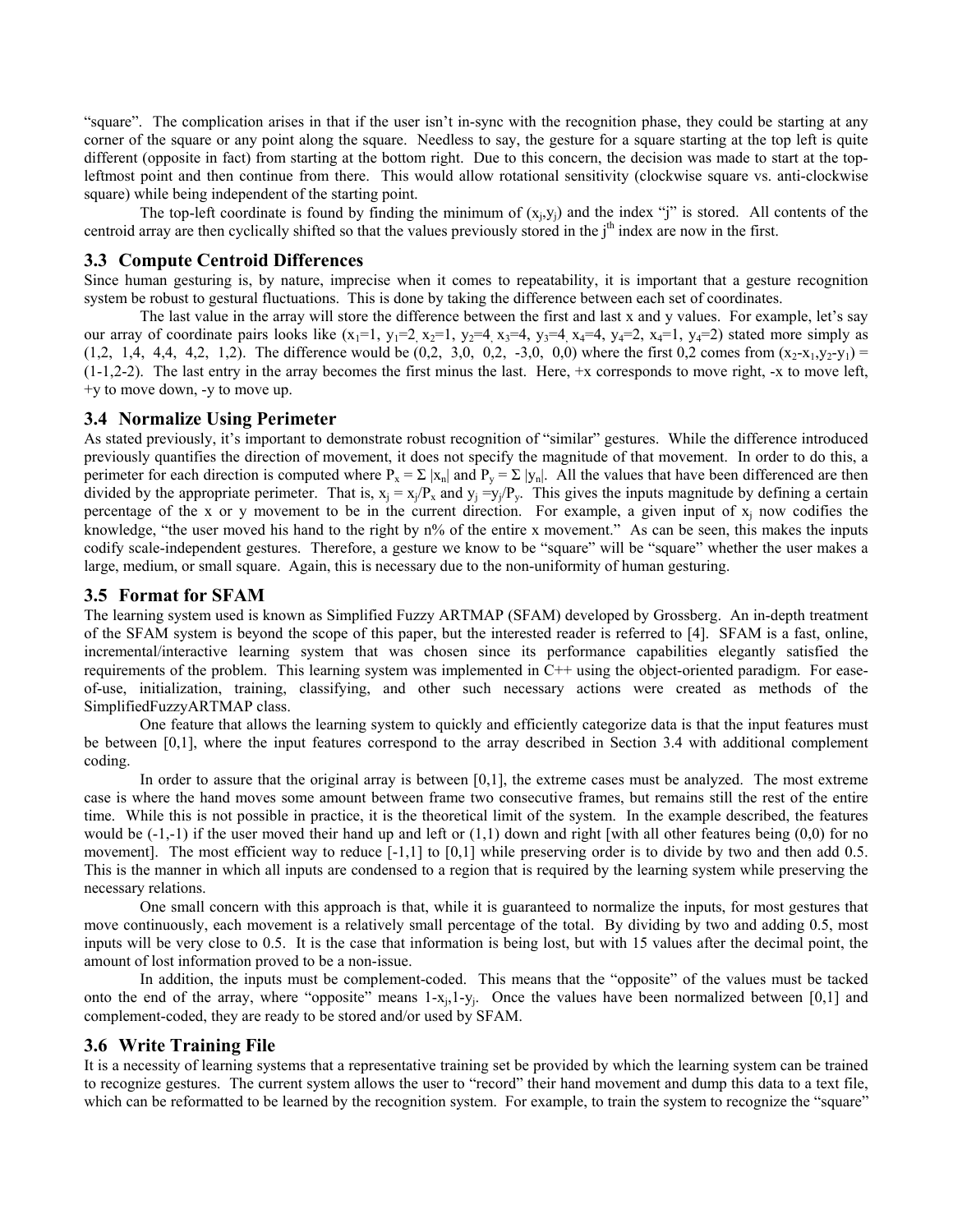gesture, you need only turn on the writing feature (a boolean variable) and move your hand continuously in a square motion. The user must then rename the inputs.txt file created to "ARTMAP\_Train.txt". This file must then be edited by adding "#samples #features" to the top line. The #samples used in some versions of the system is 239 (239 sets of 12-frame recordings, the author's arm was very sore afterward) and all use 48 as the #features (12 x-y coordinates pairs  $= 24$ coordinates = 48 complement-coded inputs). In addition, an integer code at the end of each line to signify the gesture; for example, 1 for circle, 2 for square, etc. Multiple files can be created and synthesized for the training of the learning system.

# **3.7 Classify with SFAM**

When the system first starts, an SFAM network is initialized and trained according to the ARTMAP\_Train.txt file described earlier. Once the inputs are pre-processed in the manner described in Sections 3.1-3.5, the array's data is copied into a matrix and then classified by the SFAM system using the classify method. The classification (1-circle, 2-square, 3-left/right, 4-up/down) is then printed to the screen. While this is a sufficient process to determine the performance of the learning system, much more useful and powerful techniques are possible. These are discussed in more depth in the future work section.

## **4. FUTURE WORK**

The current system classifies correctly a majority of the time. The failure that remains is mostly due to the forced recognition of every 12 frames. While the current system is nicely tailored to the computationally efficient manner of robust classification, there are many additions that could be made.

# **4.1 Temporal Gestures**

One primary shortcoming of the temporal gesture recognition system developed is that every 12 frames are recorded and recognized, whether the user is performing a gesture or not. This means that while the user is gesturing, recognition is very good. However, when the user is doing something besides gesturing, or nothing at all, the system will falsely classify the gesture as something it knows.

 Another complication is that the static frame-count used can lead to the incorrect classification of a gesture if a user switches between gestures in the middle of the 12-frame recording phase. While this definitely leads to errors, the chances of a correct classification are still high, depending on how early in the recognition phase they begin the desired gesture. Also, while many gestures (all used in this system) consist of loops, the user typically repeats the gesture continuously for several recognition phases, in which case, the system will categorize correctly a majority of the time.

# **4.2 Spatial Gestures**

While the current system is sufficiently good at recognizing gestures from hand movement, it would be more powerful to combine it with spatial recognition as well. That is, instead of recognizing if the user is moving their hand in a hook formation, determine if they're making an American Sign Language "j". Current approaches vary from recognition based on edge-detection to interior pixel values [5, 6].

# **4.3 Learning System**

While SFAM proved both easy and efficient as a gesture recognition system, other learning systems should also be considered. For example, hidden Markov Models have been used successfully in the realm of gesture recognition [7-10].

Considerations involved in the design of a learning system would include invariance to hand pose, selection of the training set to support robust performance across multiple users and/or lighting conditions, and the type of training system utilized (i.e. off-line vs. on-line learning, supervised, etc.) A given learning system could also support the calibration of the system by adapting the system parameters as a function of current conditions.

### **4.4 Interface Extensions**

The system developed simply allows the analysis of classification in order to determine the behavior of the learning system. It would be much more powerful to use this information to drive an interactive system that could adapt to the user's desires. One can easily imagine an application where players in a real-time strategy game simply select troops and drag their hand in a box formation to tell the troops to line up with weak units inside and strong units facing outward [11].

 Previously, similar recognition systems have been used successfully to aid user's with reduced mobility or impaired motor skills, such as those who suffer from cerebral palsy. While the current system has not been evaluated for those uses in that context, relatively easy extensions could be made to address such applications.